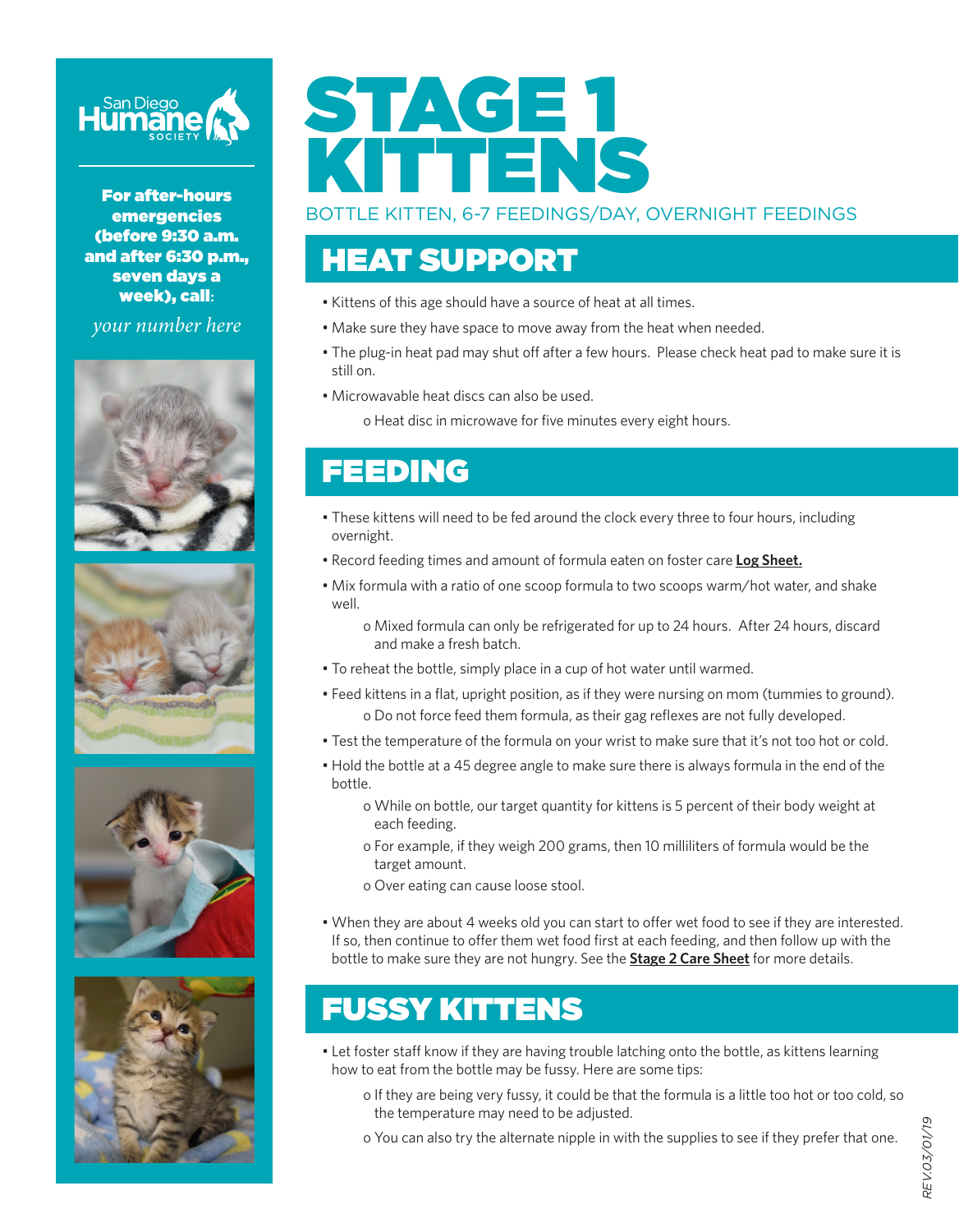o One way to see if the kitten has eaten anything during the feeding is to stimulate them to defecate, weighing them right before feeding and weighing them again right after feeding. Weight gain during the feeding time should mean that the kitten has actually eaten formula (1 gram = 1 milliliter of formula).

# STIMULATION

- Stimulate kittens to urinate and defecate before and after each feeding:
	- o Utilize Kleenex tissues or toilet paper.
	- o You can also use warm/wet tissues or unscented babies wipes to help stimulate if you are having difficulty getting them to defecate.
- Kittens should urinate at every feeding.
- Kittens should pass stool once a day. Please let your foster team know if a kitten has not defecated in 48 hours.

#### WEIGHT

• Weigh kittens daily in grams, using gram scale provided. Please weigh kittens around the same time every day and prior to eating, for consistency.

o Notify foster staff of weight loss, especially large weight drops (10 percent of body weight or more) in one day.

• Record daily weights on your foster care **Log Sheet.**

# KEEPING KITTENS CLEAN

- Use baby wipes to clean light messes off kittens, ensuring kittens are fully dry and warm after cleaning.
- If bathing, use a gentle soap (baby shampoo or Dawn dish soap) and avoid getting water in or near kitten's face. Lightly blow dry kittens on warm heat after bath until they are **fully** dry.

#### SUCKING

- Orphan kittens sometimes develop a habit of nursing on each other in the absence of their mother. If you notice kittens sucking on each other, separate them immediately. Sucking can cause serious injury, especially to male kittens.
- After kittens are separated examine each kitten's genital region for swelling.
- Stimulate each kitten to ensure they are able to urinate. If they do not urinate after the next feeding alert your foster team.
- Clean and dry any soiled kittens to prevent skin irritation from urine and feces.

#### MEDICAL MONITORING

• Monitoring for signs of illness is very important in young kittens. Here are some signs to look out for:

o Coughing, sneezing, eye/nasal discharge, lethargy, vomiting, loss of appetite, weight loss or diarrhea.

- Notify foster staff of any medical concerns the same day you notice the issue.
- For urgent matters, contact the emergency number listed at the top of this care form.